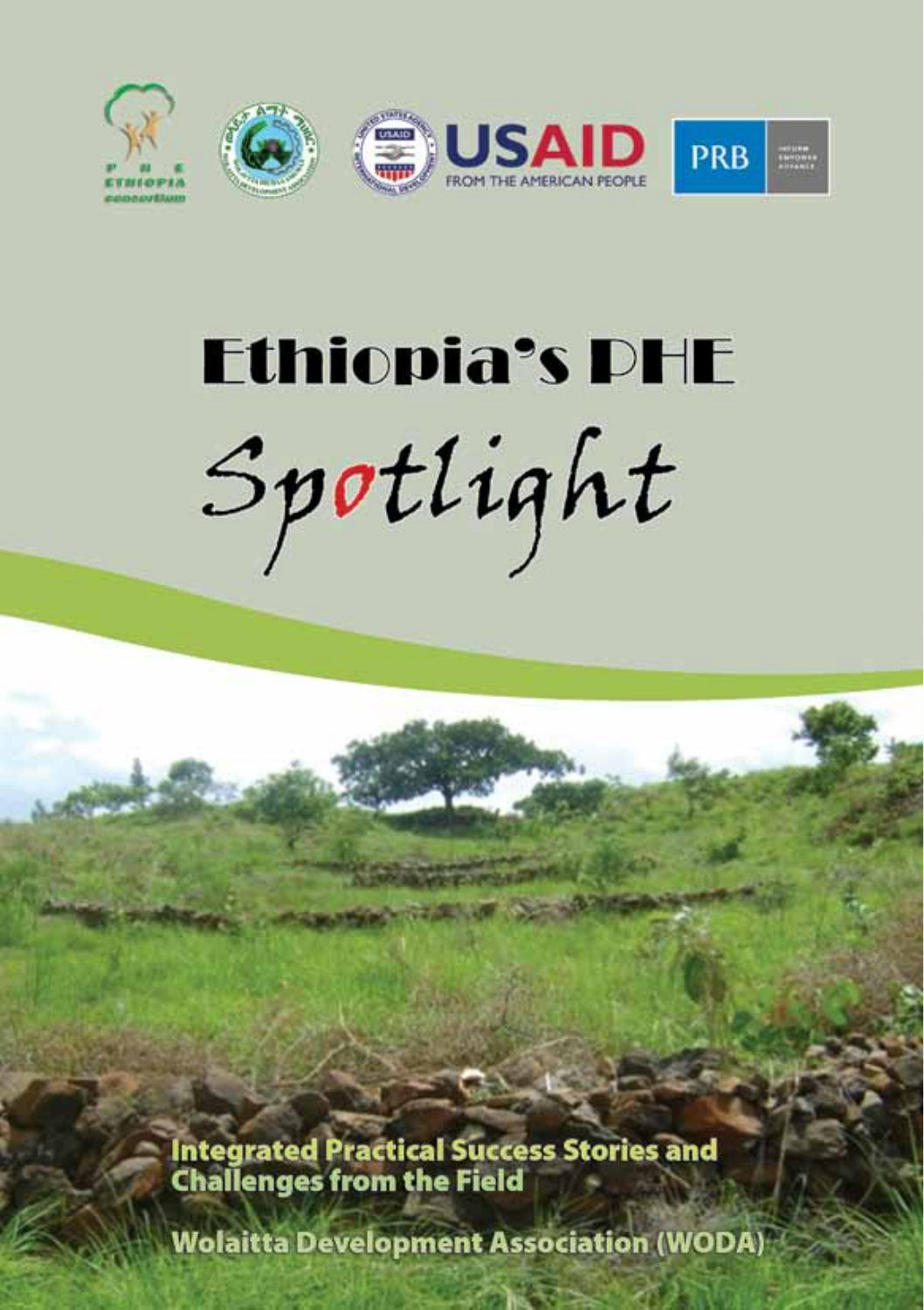# © Copyright 2013

#### **PHE Ethiopia Consortium**

Phone:  $+ 251 - 11 - 663 0833 / + 251 - 11 - 860 8190$ Fax: + 251-11-663 8127 P.O.Box - 4408 Addis Ababa, Ethiopia.

E-mail: pheethiopia@gmail.org info@phe-ethiopia.org

# **www.phe-ethiopia.org**

Produced by: **PHE Ethiopia Consortium**

Prepared by: **Thuria Adem Alem Mekonnen**

Edited by: **Negash Teklu Kristen Stelljes Jason Bremner Rachel Yavinsky Lianne Gonsalves**

Sponsored by: **Population Reference Bureau**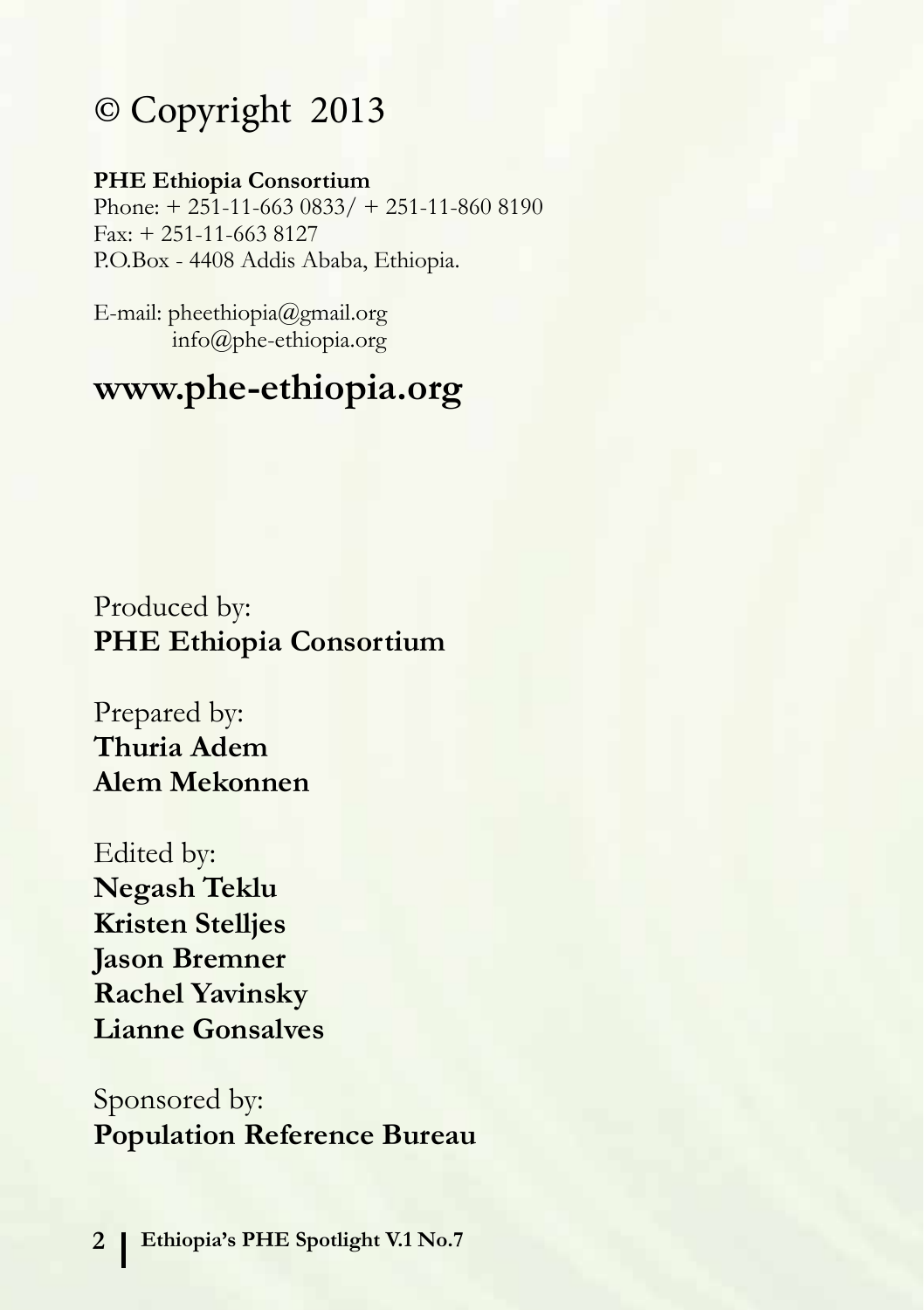# **Introduction to WODA**

Wolaitta Development Association (WODA), also known as Wolma<br>
in Amharic, is a local non-government, non-profit, membership-<br>
head agreements a located in the Waleyta non-o of the Southern Mationa based organization located in the Wolayta zone of the Southern Nations, Nationalities and Peoples Region (SNNPR) of Ethiopia. The head office is in Soddo and there are branch offices located in all 12 woredas and 3 towns in the Wolayta Zone.

#### **Overview of the Wolaitta Zone**

The Wolaitta Zone is one of the thirteen zones of SNNPR, covering an area of 4,471.3 square kilometers. Topographically, the zone ranges from 1,200 to 2,950 meters above sea level. The total population of the zone is estimated to be 1,721,339 with a density of 385 inhabitants per square kilometer by the year 2009. The zone has three agro-ecological zones: Dega (3%), Weyna dega (57.96%) and Kolla (40%). The annual average temperature of the zone is 15.1°C and the mean annual rainfall ranges from 1,200 to 1,300 millimeters. Regarding the land utilization data, 261,000 hectares (ha) is used for cultivation, 5,318 ha for grazing, 8,261 ha is bush- land and the remaining 35,382.5 ha is cultivable land.

#### **WODA and PHE**

WODA is a member of the Population Health Environment Ethiopia Consortium (PHE EC). It is one of over fifteen members who are implementing integrated population, health and environment (IPHE) projects. IPHE interventions in Ethiopia are part of a holistic, participatory and proactive development approach whereby issues of environment, health and population are addressed in an integrated manner for improved livelihoods and sustainable well-being of people and ecosystems. The PHE integrated approach promotes collaboration between different sectors such as health, agriculture and education that have traditionally worked separately. This approach stems from the awareness of the interconnections between the environment where people live, their population size and their health status. Thus, to address health issues effectively, population and environmental issues need to be simultaneously addressed in an integrated manner.

WODA has been implementing its IPHE project since 2009 in three woredas (districts): SodoZurya, Ofa and DamotWoyde.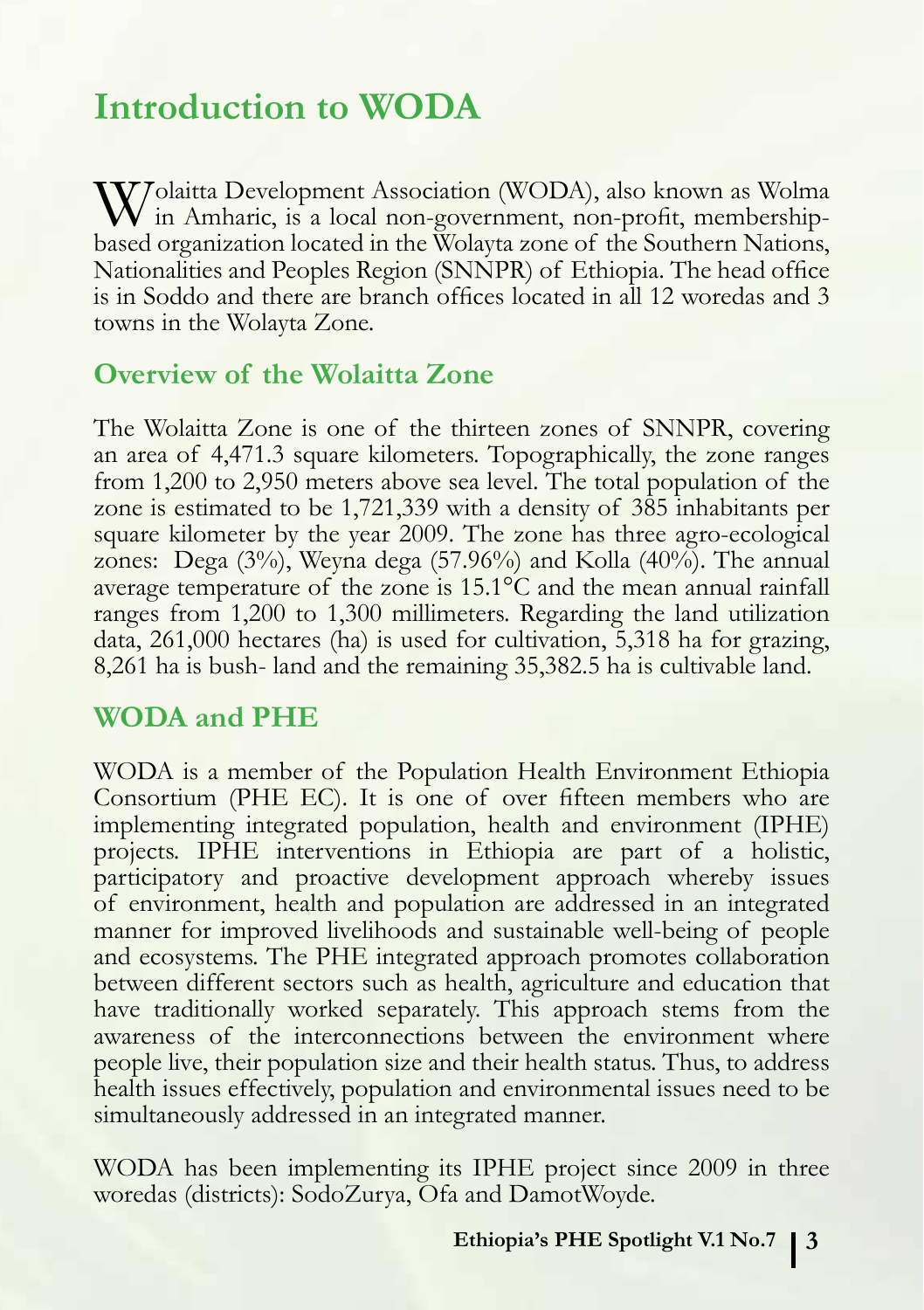WODA's PHE work is funded by the Consortium for Christian Relief and Development Association (CCRDA) through a grant from the David and Lucile Packard Foundation. This Spotlight focuses on WODA's work in the SodoZurya Woreda.

#### **WODA's interventions**

WODA implements a range of activities within its IPHE project in SodoZuria Woreda. These activities are designed to address the diverse needs of the community and engage all levels of the community- from school children to community leaders.

#### **Community Conversations**

The foundation of WODA's IPHE program is the Community Conversation (CC) program, which provides community members with the opportunity to learn about and discuss issues of critical importance to the community. The main goal of the CC is for the community to learn about the interconnectedness of PHE issues as presented by the PHE facilitator, so they can practically apply the integration approach in their day-to-day lives. WODA trained Health Extension Workers (HEWs), Agriculture Development Agents (DAs), school teachers and other community members to facilitate the CC sessions. Facilitators learn about IPHE, family planning acceptance and use, health issues like sexual and reproductive health, malaria and HIV/AIDS, environmental protection, harmful traditional practices, income generating activities and the importance of education in their trainings. Through a cascading training model, 40 men and 40 women have become CC facilitators. They are regularly leading conversations on these issues within their kebeles (collections of villages). A total of 360 CC sessions were held over the last two years in five kebeles in SodoZuria Woreda and 750 individuals(375 female and 375 male) participated.

**"**....Wolma has been with us since the last three, four years. I remember our first training was on HIV/AIDS. I was one of the 50 participants. After we got trained, we in turn trained our fellow community members on the various topics that were discussed, such as: prevention, transmission and control of HIV/AIDS and gender issues. We were taught about harmful traditional practices like female genital cutting and other customs like the unnecessary extravagant funeral and birth customs. I take the opportunity to train others community members during social gatherings like our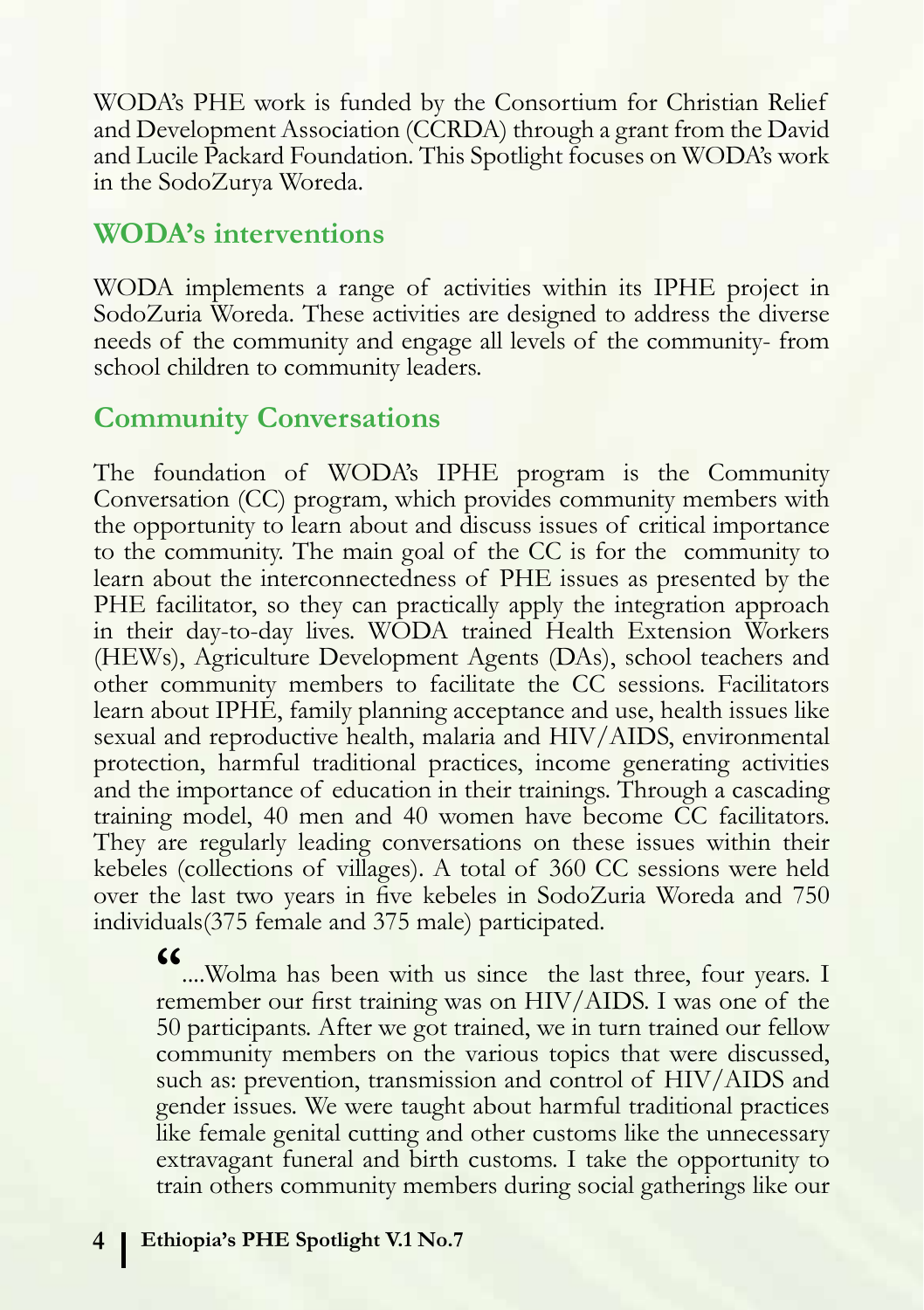coffee ceremonies, etc. There was a recent case where perpetrators got arrested for performing female genital cutting.**"** 

Model Farmer from Buge Wanche Kebele, SodoZuria Woreda

During these conversations, the group makes decisions about how to improve their lives. These decisions have led to major changes in the communities. The philosophy of the participants in the CC is that before we can change others, we have to change ourselves. For example, community conversation groups have decided that all their members should be tested for HIV/AIDS and they should not practice female genital cutting. They have also decided to abolish traditions around funerals that required families to supply large amounts of food for the mourners. Similar traditions were in place for the birth of children. These practices left many people destitute, as they had to use all of their resources to meet their social requirements. Those who try to continue the practices face a fine.

.....the community has decided to penalize the responsible family [who continues the traditional funeral or birth practices] up to 350- 500 birr, some may face lawsuits. This issue was raised during a WODA led CC meeting wherein a consensus was reached to ban such harmful traditions. Consequently, the kebele enforced a new by-law which penalizes carriers by fining them Birr 200 if caught in the act of carrying items to funerals and Birr 20 for callers of newborns. Recently 20 callers to a birth were fined 20 Birr each.**"** 

Chief Administrator from Buge Wanche Kebele

The CC members also educate their neighbors and families about what they learned in the CC. They spend 15 days of each month doing outreach in their communities on family planning through house to house visits and social gatherings. The HEWs have reported that there has been an increase in the number of family planning users and children who are fully vaccinated as a result of the CC program.

**"**.....We work very closely with WODA. WODA helped us understand that our problems- environmental and health- are connected to overpopulation. They support us and give us training on those issues. As soon as Community Conversation meetings and coffee ceremonies are over, people come for FP services. Unlike before it is not just the women that come to us for FP services but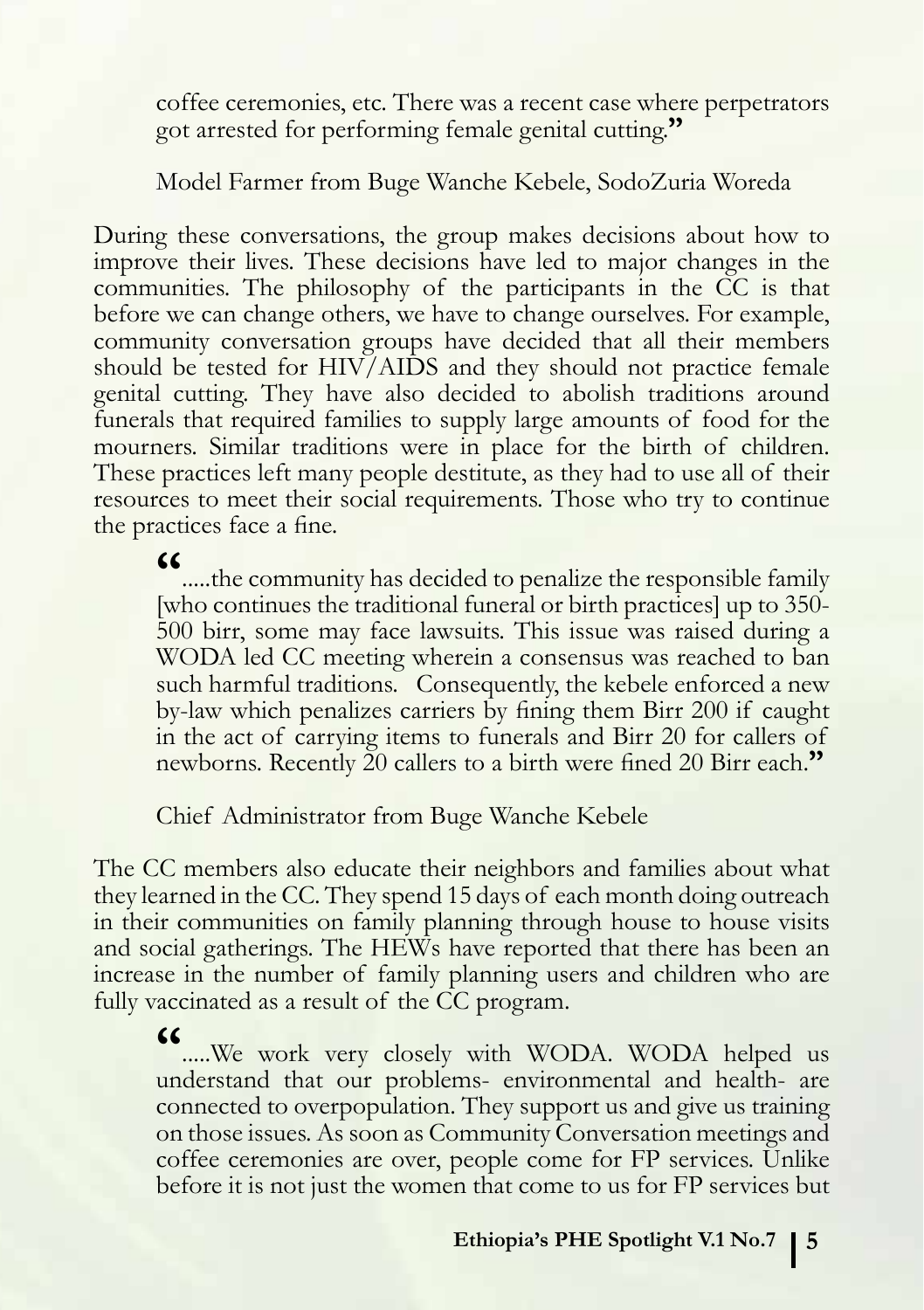men and boys as young as 15 come for these services. Several of these men have even opted for vasectomy. Men these days are not afraid or embarrassed to ask us for condoms. They learn about how to use a condom from the CC trainings they received. In addition, religious leaders are now participating in these meetings.**"** 

Health Extension Worker in BugeWanche Kebele, SodoZurya Woreda

The other 15 days in the month are dedicated to environmental rehabilitation activities, like planting trees and grasses in an area that has become severely degraded. WODA supported these activities by providing 200 "Zabia," 175 sickles, 388 axes, and refreshments for coffee ceremonies. Previously, there was significant soil erosion in the area. During hard rains, the water would rush to low areas, causing flooding. As a result of the rehabilitation activities, this flooding has declined. WODA has plans to use the area under closure for sustainable livelihood activities such as beekeeping.



Rehabilitation activities performed by the community members

The CC is also used to educate participants about how to improve agricultural yields by increasing soil fertility through enhancing compost production. WODA helps farmers to select seeds and use fertilizer and to protect the environment and the soil through watershed management, terracing and planting trees. It also creates awareness about deforestation, soil erosion, burning wood and other threats.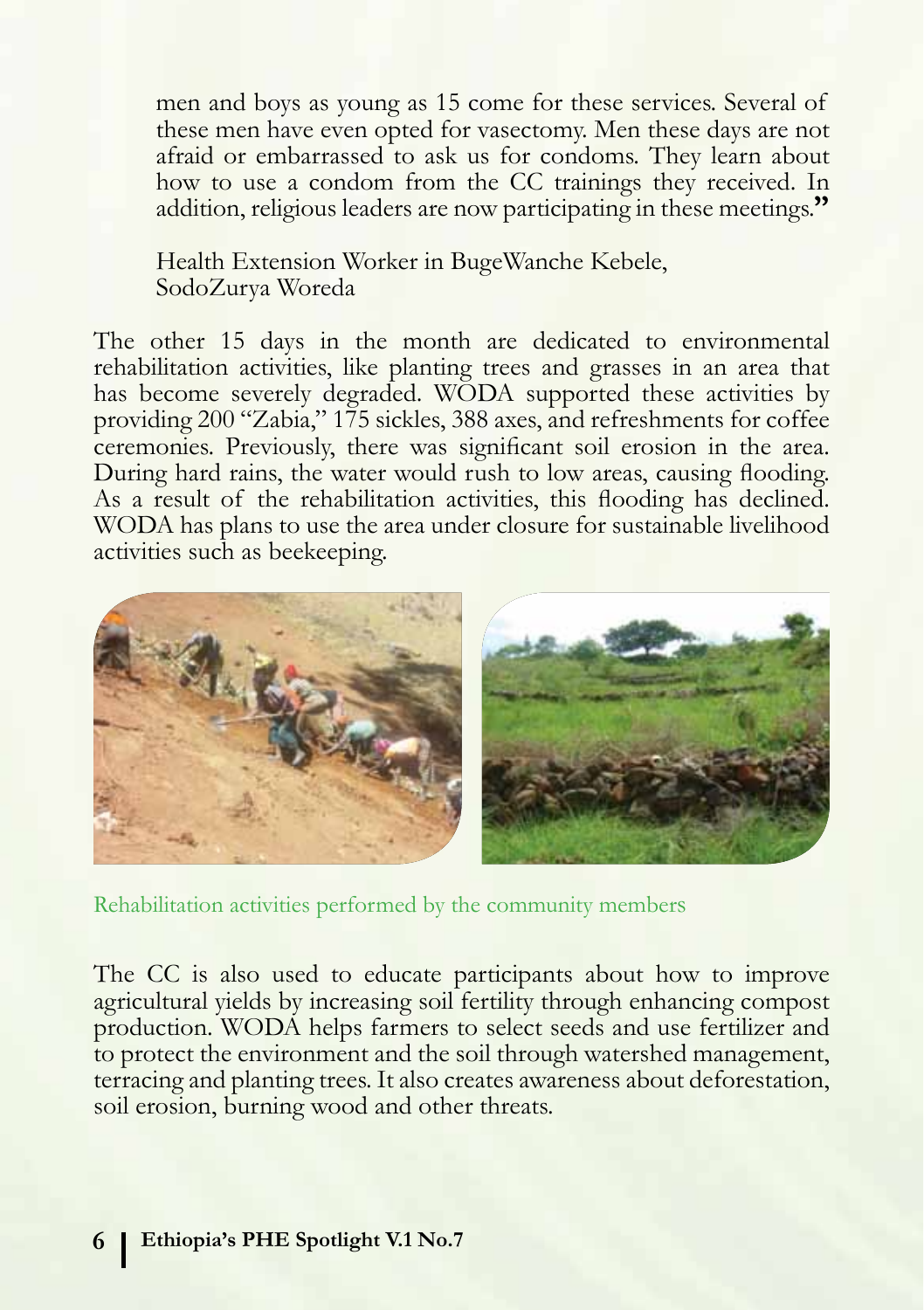

Community Conversation in SodoZurya Woreda, BugeWanche Kebele

### **Awareness raising /information dissemination**

#### *Woreda and Kebele Leader Sensitization*

A one day awareness raising session was held for influential community members and relevant stakeholders. Participants were 40 community leaders including: kebele leaders, religious leaders, male and female elders, Bureau of Women Affairs representatives, school directors, health extension workers and agricultural development agents.

**"**....after we got trained by Wolma, we went down to the community to train them. They were taught about FP in almost every social gathering- idirs [community based savings group], markets, funerals etc. Ever since, the number of community members who use FP services, which were always available at the health center but rarely used, has increased.**"** 

Ato Milkias Falaha, Chief Administrator of Buge Wanche Kebele

#### *PHE School Clubs*

Twenty student leaders (10 female and 10 male) from PHE clubs in the BugaleWalelu, LigabaBeyene, Soddo General Preparatory, WolaytaLiqa and Gilobisare schools were involved in a one day training on the CCRDA IPHE manual at the Wolayta Gutara training center.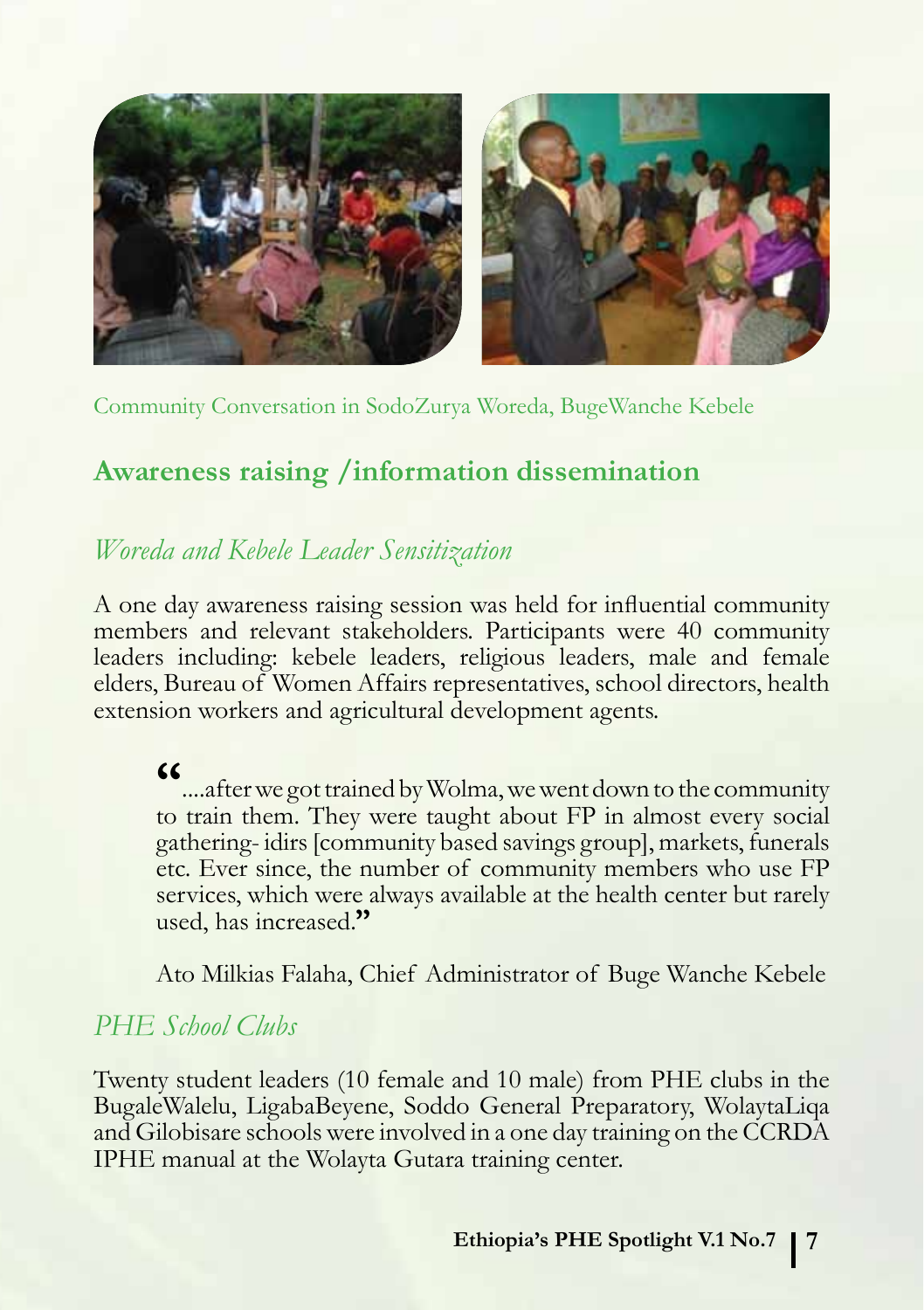

PHE school sensitization workshop participants

#### *Girls Clubs*

Twenty girls from the five intervention schools were trained for five days on the issues of integrating the issues of population, health and environment protection as well as club formation and leadership. After the training, all the club representatives designed their own action plan and were supplied with 15,000 ETB to implement their plans.



Girls club training presentation and group discussion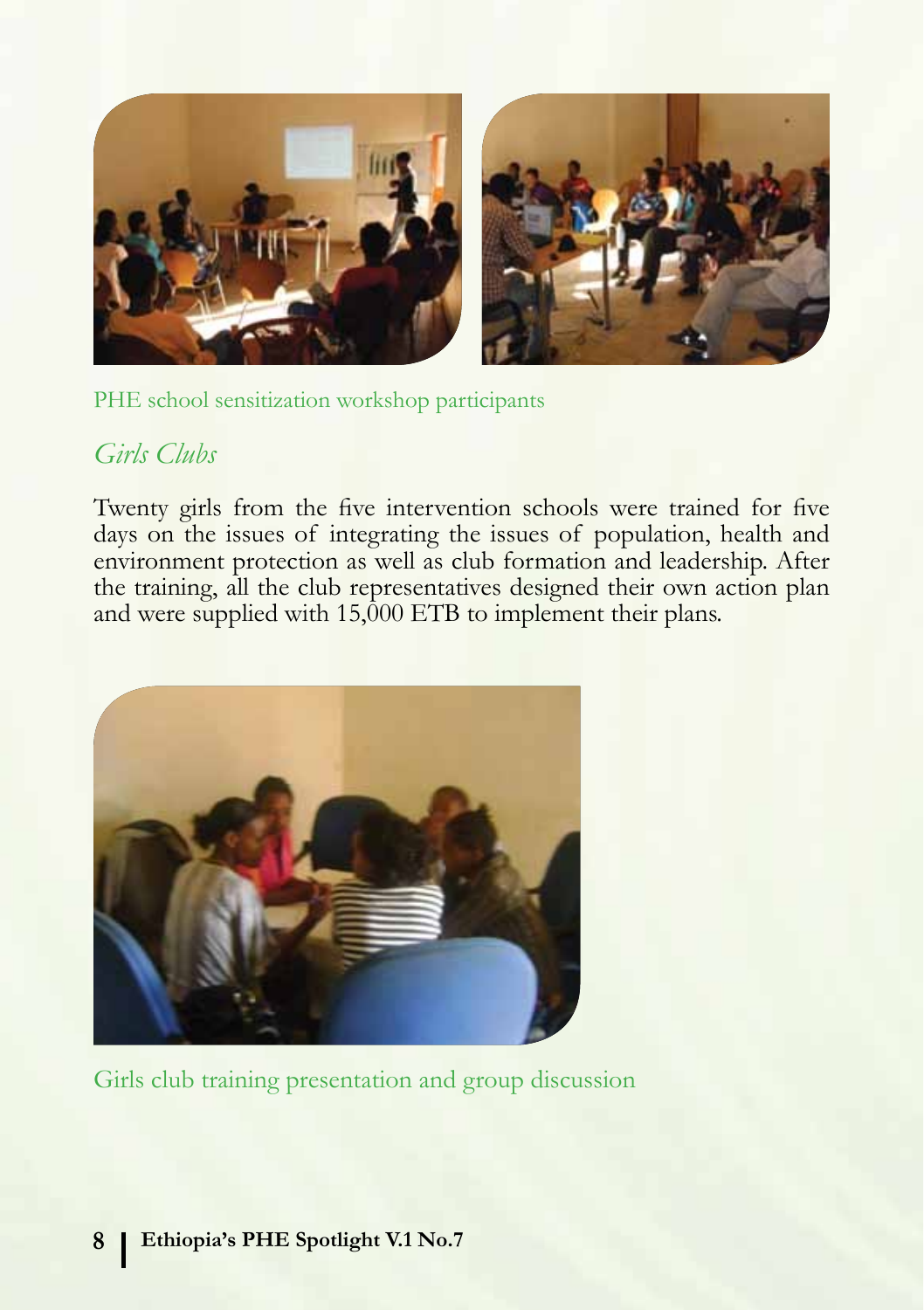### **Youth center based youth dialogue on PHE issues in peer education work**

Youth center based youth peer education discussions were organized in five project kebeles: Bugewanche, Zigaborkoshe, ShellaBorkoshe, Gilobisare and Wadu. The discussions were organized in collaboration with relevant stakeholders from the Wolayta Zone Finance and Economic Development Department, the SoddoZuria Health Office, the kebele administrations and five schools. At the end of the training, more than 2,000 youth underwent VCT.



 $Sh$ ella Borkoshe Youth Dialogue

VCT offered for youth



### **Income Generating Activity (IGA) Trainings**

20 youth from the five aforementioned PHE intervention kebeles participated in a basic IGA training at the Wolayta Gutara. At the end of the training they developed business plans, which they are now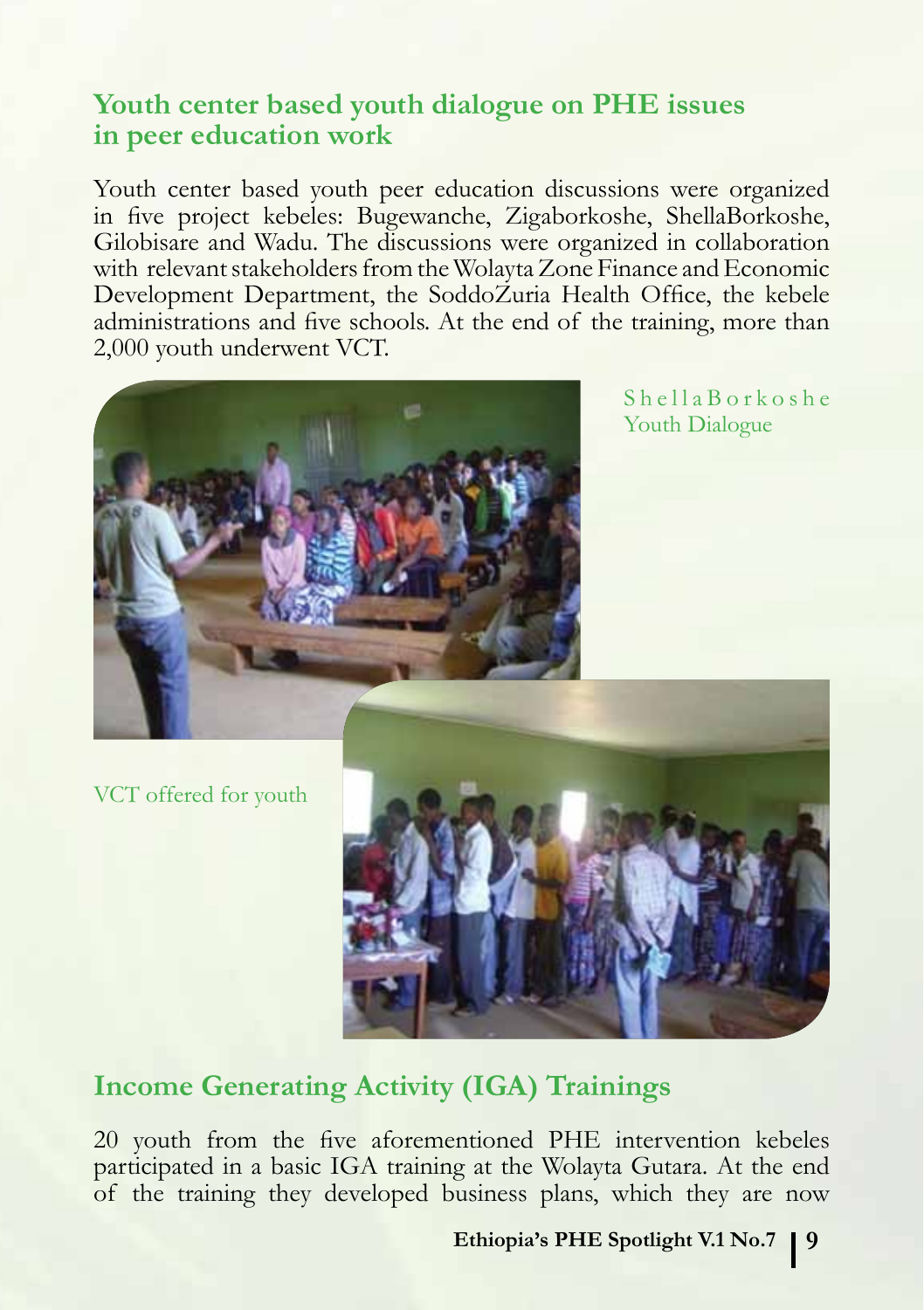implementing. The trainees included people living with HIV, retailers and youth who were selected by the project kebeles.

**"**I am 32 years old. I have six children. I had to leave school to look after my children but now my children as well as I go to school. I am in grade 8 now. Regarding work, I was one of the 20 trainees who were trained by Wolma on entrepreneurship, business and marketing. I make money from selling coffee and butter and products from our garden like mango. We also breed sheep and sell some. Each of us from the training started businesses. We also took classes on how to make woven cotton blankets called 'gabis' to practice self-sufficiency and independence.**"** 

W/ro Demekech Acha, trained on entrepreneurship

#### **Environmental protection**

#### *Establishing farm nurseries*

WODA provided 10% of the CC participants with mango, avocado, gravillia, acacia selegina, moringaolifera, shiferaw, wanza and coffee seedlings for their gardens so they could establish nurseries. Seedlings were also distributed to the residents in the surrounding kebeles.





Distributed seedlings CC participants receiving agricultural tools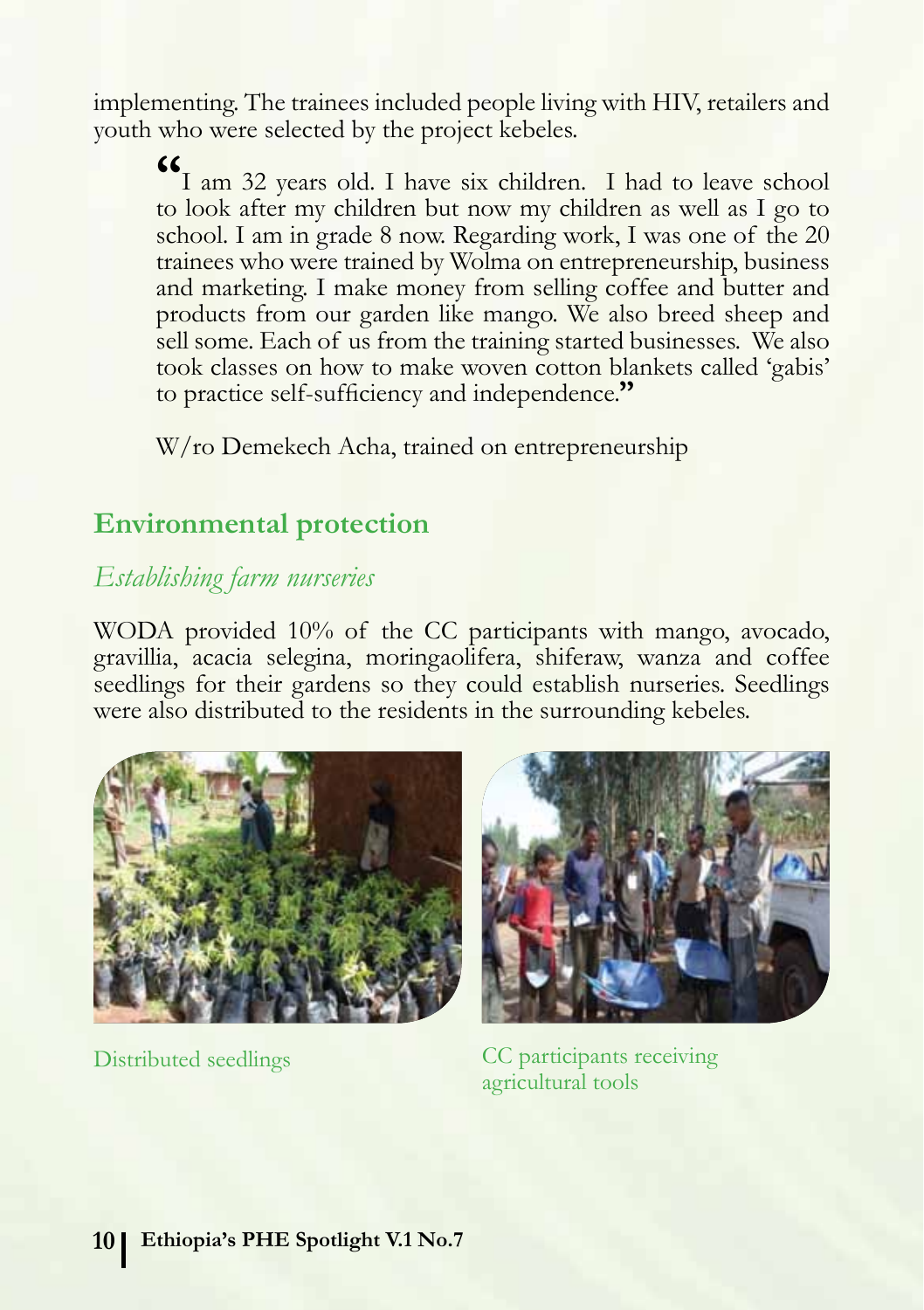**"**...We also learned about environmental conservation, protecting our forests, planting trees, soil conservation and environmental sanitation. We have also learned a great deal about FP. Although I came across FP after having five children, we have somehow managed to space our children naturally. I encourage and train my community on FP based on the trainings as well as my family members - where we openly discuss issues like FP, HIV/AIDS prevention, environmental protection and the rest.**"**

Model farmer

#### *Strengthening government nurseries*

Three government nurseries (BugeWanche, ShellaBorkoshe and ZigaBorkoshe) were strengthened by WODA, which provided them with 50 kilograms of improved gravillia seeds. CC participants planted the seedlings in the degraded and hilly areas of BugeWanche, ShellaBorkoshe, ZigaBorkoshe, and Gilobisare. WODA also funded the employment of five nursery caretakers. The income which is expected from the nursery will be invested in the further improvements to the nursery. CC participants and communities benefited from the 213,000 seedlings that have been planted through as part of the rehabilitation of 55 hectares of land.





WoDA is recognized by government for its work in the five PHE kebeles

Nursery site at Buge Wanche Kebele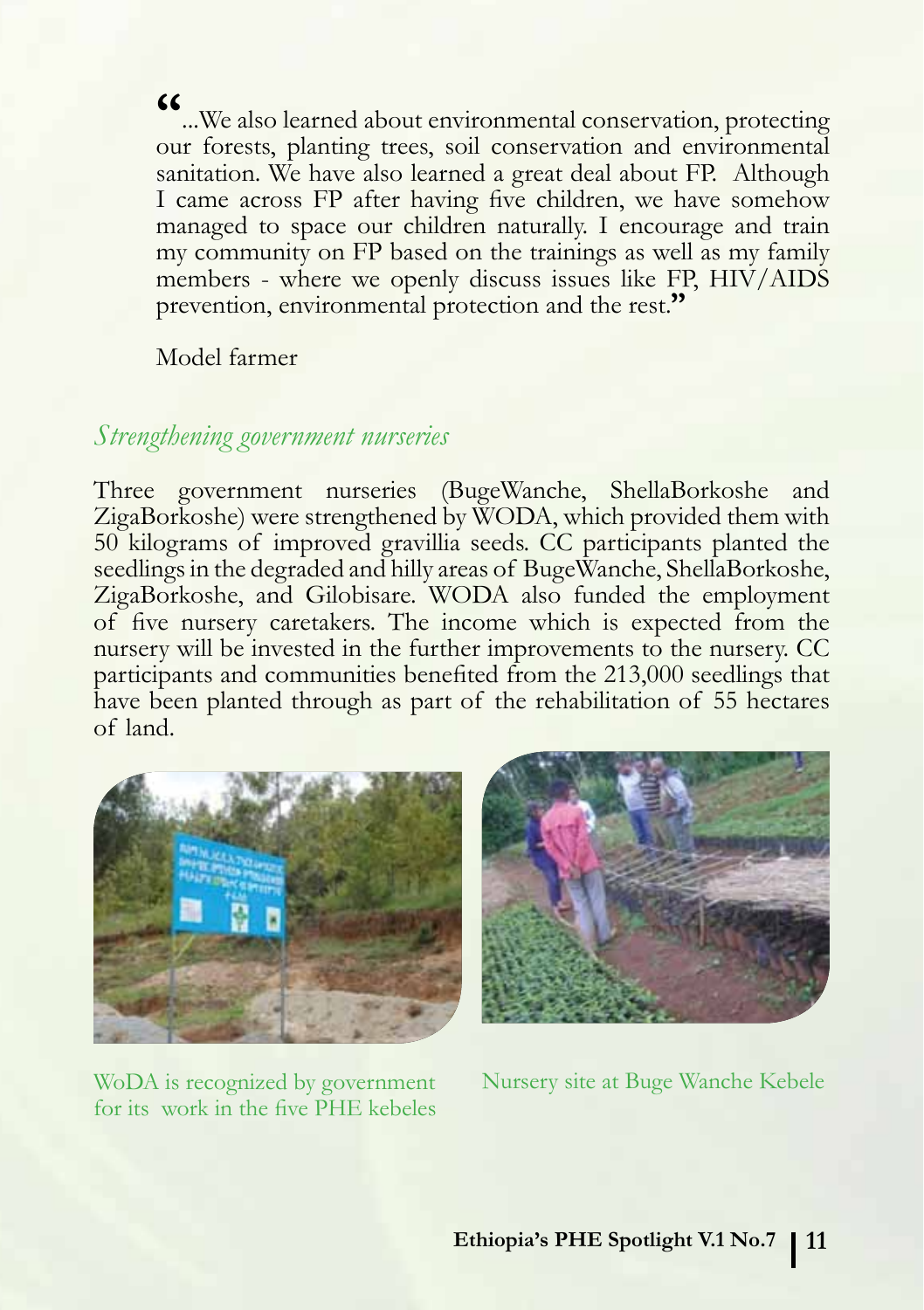#### **Results from the WODA IPHE Project**

# **Before the year 2009 After the year 2009**

Out of 1,283 people who were targeted to use modern family<br>planning method, only 822 planning method, women used FP.

Religious leaders did not attend any of SRH/FP meetings, including the CC meetings.

There was very minimal male involvement in family planning

Households in the past had only one source of income or none at all. As a result the number of people living in poverty was very high. Food was scarce and children weren't sent to school

Girls in the past could not complete secondary school due to early marriage or excess chores

After the year 2012, the target population for family planning service is 1,890 and 1,559 people are using FP

Community and religious leaders are involved in FP programs, they are members of CCs and disseminate information on SRH/ FP in different religious gathering

Male users have not only increased but also are now opting more for permanent methods (vasectomy).

In conjunction with Catholic Mission and the government's Productive Safety Net Program, WODA provided start-up capital for IGAs. So far 208 households are no longer living in poverty. All 1,054 households now have a second source of income or more. 304 households have regular food supply.

Food aid dependence has been reduced by 10% since WODA began its intervention.

Presently 85% of the girls complete secondary school; some mothers have returned to school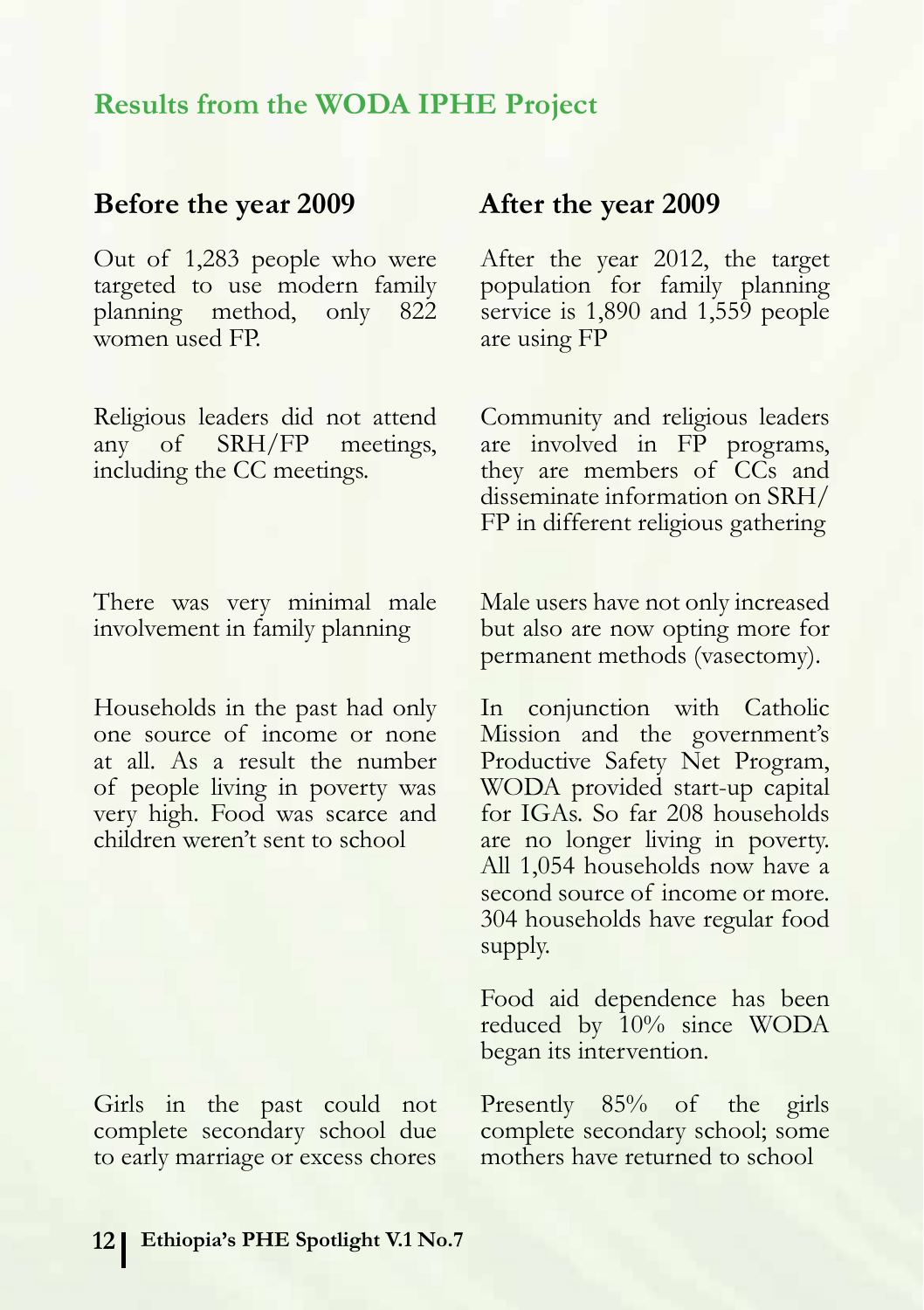Extravagant funerals were very common in Wolayta, where the relatives of a diseased person had to offer quintals of cereals and feed the more than 60 people who attended

Only 100-150 households had<br>quality toilet facilities. Open quality toilet facilities. defecation was common.

There was great dependence on natural resources. Land was not conserved and there were low agricultural yields. There were not enough laws enacted or enforced to protect the environment. There was little community involvement in conservation efforts.

A communal by-law was developed and approved by 75 CC participants to stop this practice. Currently if someone dies, the national flag is flown to symbolize a large number of ceremony attendants and seeking accommodation is forbidden

All 1,054 households have improved toilet facilities. Open defecation is no longer a problem

The CC groups developed their own by-laws to protect their own as well communal lands. So far, 55.7 hectares of land have been conserved. Agricultural yields have increased six fold. Three local by-laws were enacted to protect the environment through stopping overgrazing in closure areas, illegal cutting of trees and charcoal production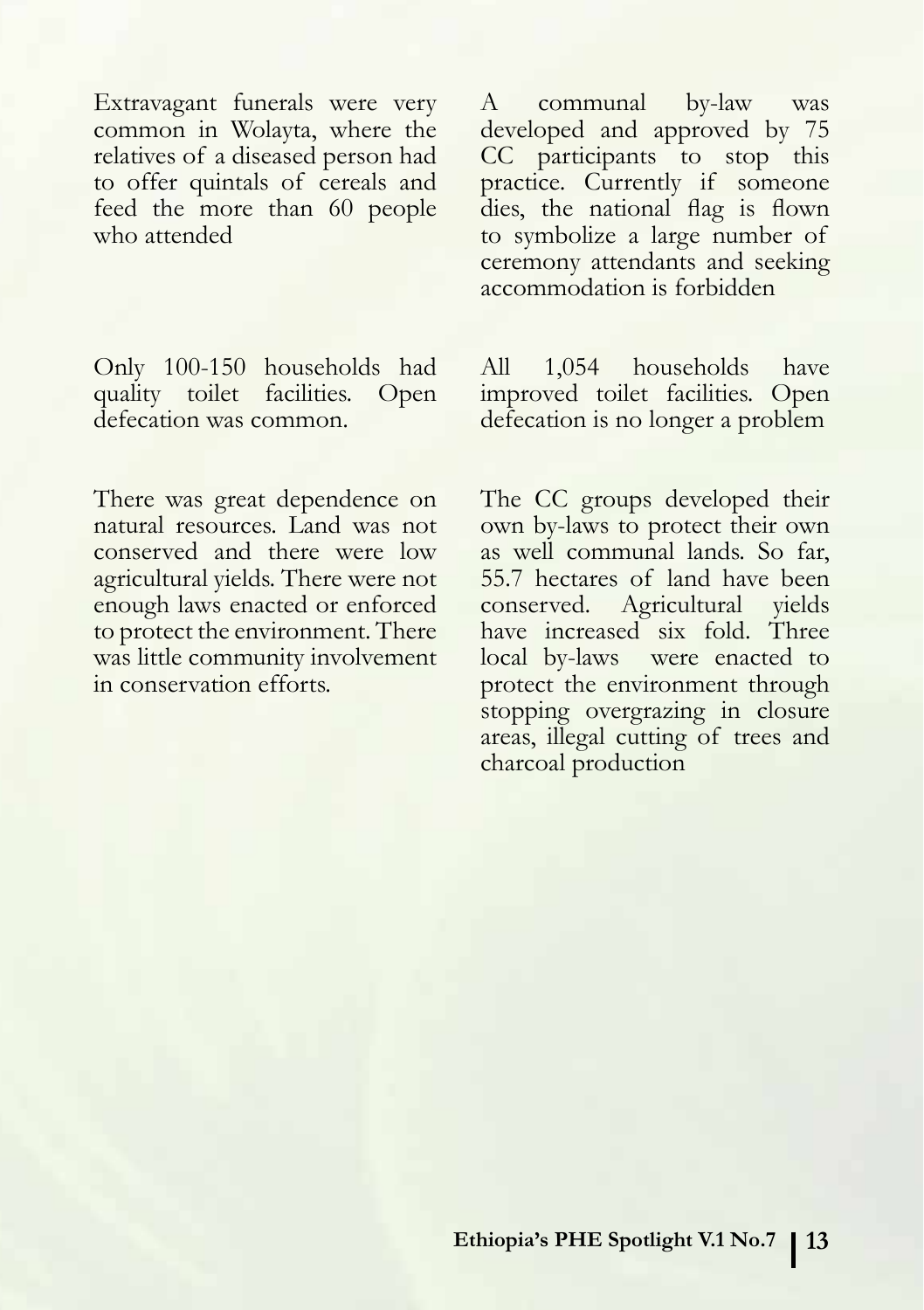## INTERVIEW

with Ato Altaye Ayele WODA's EXECUTIVE DIRECTOR



**PHE Ethiopia:** Can you please introduce yourself?

**Altaye Ayele:** My name is Altaye Ayele. I am the Executive Director of Wolayta Development Association. I have two boys and two girls. I am 42 years old.

**PHE Ethiopia:** Can you tell us briefly about WODA?

**Altaye Ayele:** Wolayta Development Association (WODA) is an indigenous, not-for-profit, and local nongovernmental membershipbased organization, established in the 1950s. It has been actively implementing development activities in the Wolayta zone since December 2000 G.C. WODA has worked for the socio-economic development of Wolayta by soliciting resources from the community, government and non-government organizations, supporters and other sources and enhancing active community participation to initiate and sufficiently work on demand-driven development programs in the areas of ecologically sound agriculture; water, sanitation and hygiene (WASH); education; entrepreneurship development; socio-cultural development and integrated population health and environment (IPHE). WODA currently employs 267 staff.

PHE Ethiopia: How do you describe the progress made by your organization since its establishment?

**Altaye Ayele:** WODA was re-established in December 2000 G.C. Over the years, the number of members has increased from a few to more than 470,000 members. Our resource mobilization has been increasing

**14 Ethiopia's PHE Spotlight V.1 No.7 Ethiopia's PHE Spotlight V.1 No.7 15**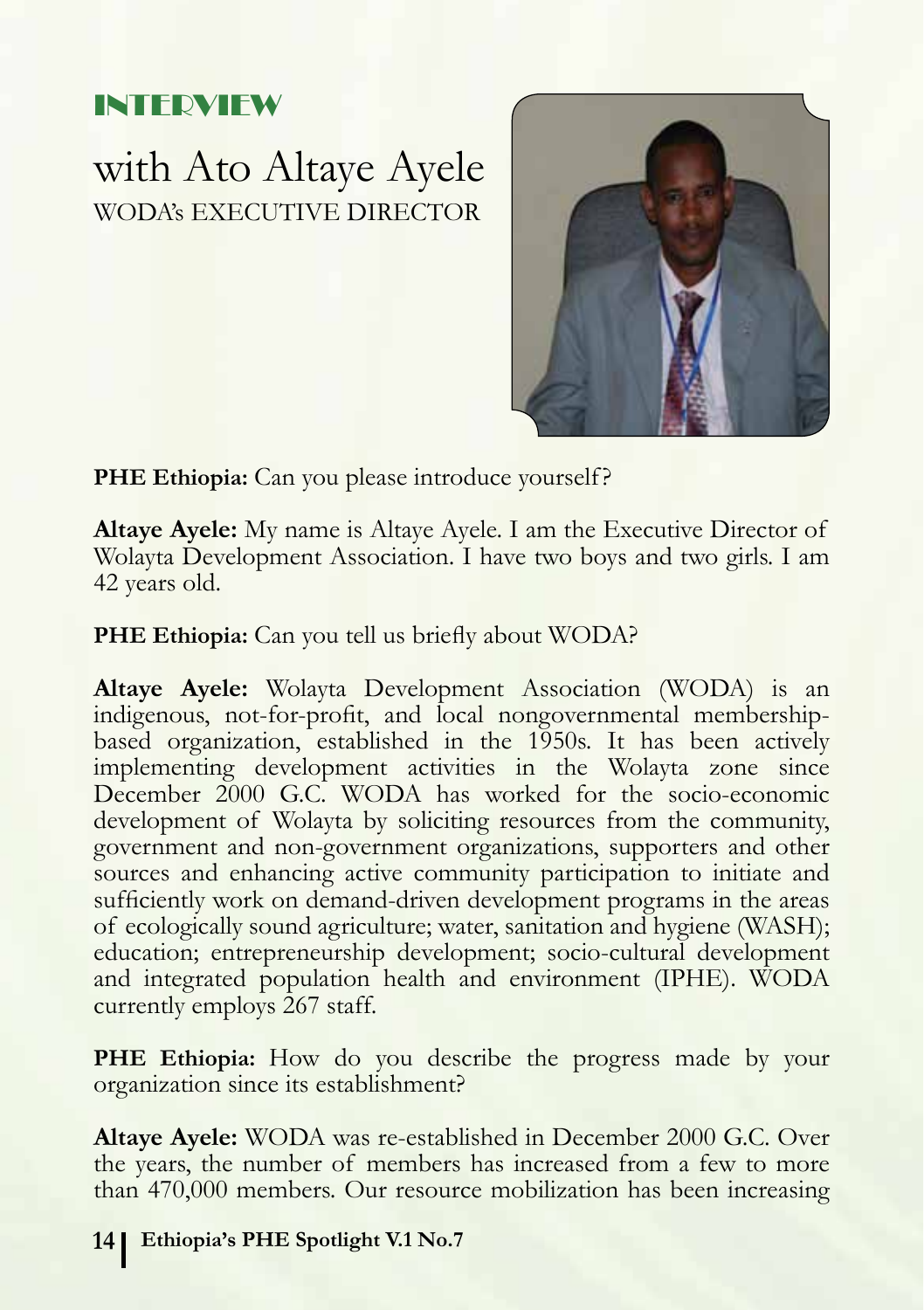over time, increasing our ability to implement programs of greater size and scope.

#### **PHE Ethiopia:** Why did you start using the IPHE approach?

**Altaye Ayele:** Before the year 2009 WODA used to focus on health and environment interventions separately. We originally started the IPHE project in collaboration with CCRDA/Packard Foundation and successfully implemented pilot interventions in five kebeles (BugeWanche, Zigaborkoshe, ShellaBorkoshe, GiloBisare and Wadu) of SoddoZuria Woreda from May 2009 to August 2012. As a result of this pilot, WODA decided to use the IPHE approach in all of its intervention woredas and areas. Population, HIV/AIDS, disabilities, climate change and youth related issues are now cross-cutting in every activity and the mission of the organization keeps this in mind. We do this because first of all, things are naturally interconnected. Environmental protection is directly linked to population issues. More people means more resources are needed, whether man-made or natural such as trees, which results in things like deforestation and environmental degradation. Eventually, when the population size and natural resources are balanced, these problems will not occur. Both of these components can in fact complement each other. So because of these strong connections that exist by default, an intervention effort that focuses on just one component without dealing with the other almost always results in failure in the long run. For instance, to embark on a tree planting intervention would be impractical if high population density is not addressed since deforestation is inevitable. These interconnected issues call for an intervention approach that integrates these issues of population, health and the environment for sustainable development.

**PHE Ethiopia:** What have you learned from implementing the IPHE approach?

**Altaye Ayele:** The PHE integrated approach promotes collaboration between the different sectors such as health, agriculture and education that have traditionally worked separately. This approach stemmed from the awareness of the interconnections between the environment where people live, their population size and their health status. Just as the problems associated with each of these components are interlinked with each other, so are the solutions. Thus, to address health issues effectively, population and environmental issues need to be simultaneously addressed in an integrated manner. The issue of population as a cross-cutting issue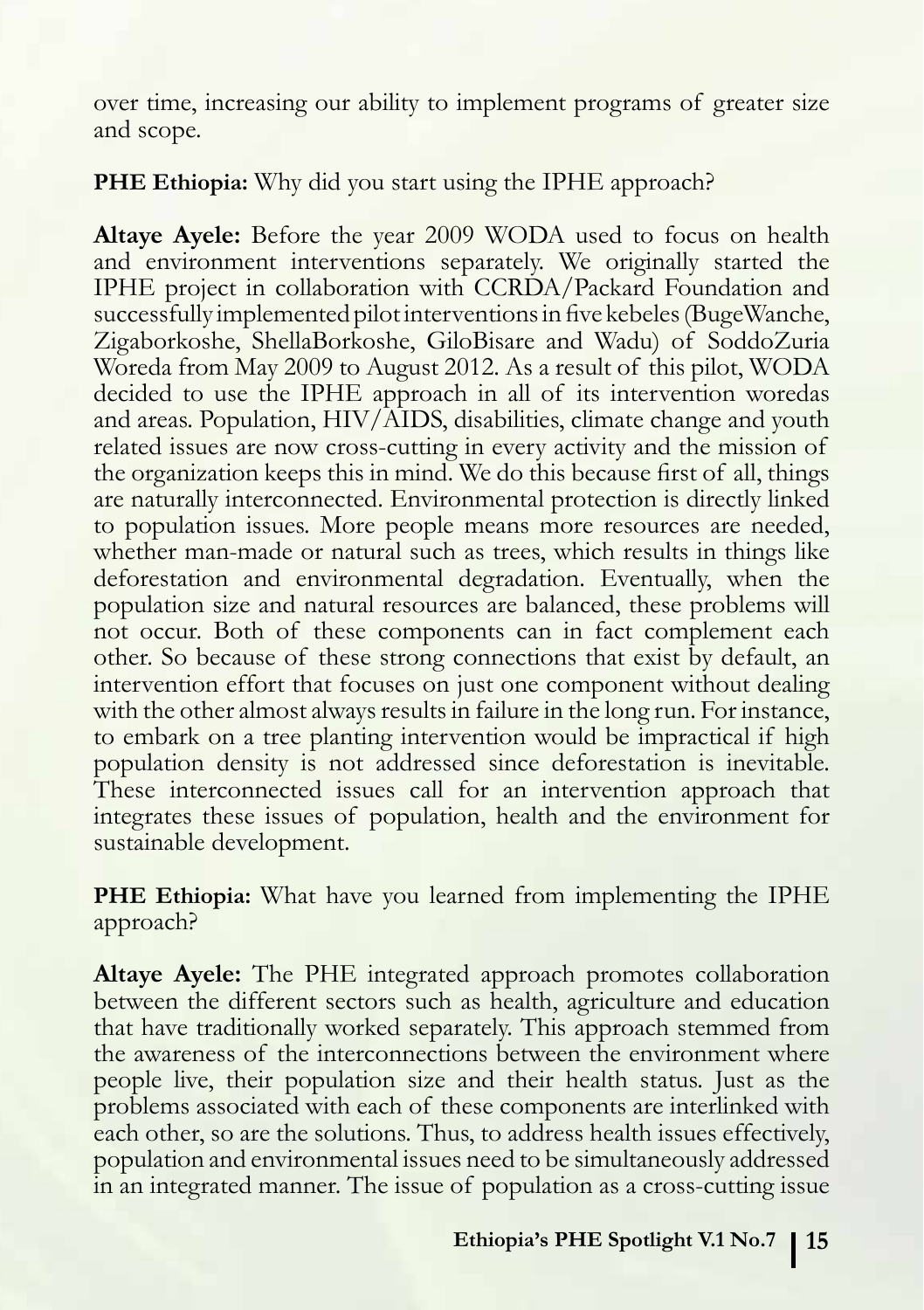has been mainstreamed in both NGO & GO development plans. As a result we saw that after implementing the IPHE approach, SRH/FP utilization among the target woredas increased rapidly compared with other woredas in the zone.

Through the various discussions that take place in these gatherings, i.e. youth dialogues and community conversations, we are working for a change in the mindset of the community. The discussions sometimes result in solutions either suggested by the community itself or recommended by WODA. Once they fully understand how their problems are interlinked, ultimately, we want to create citizens who will translate this new way of thinking into action by applying the integration approach in their day-today lives which is supporting us to be effective.

We have learned that a multi-sectoral approach like IPHE can address the problem of duplication of efforts, which result from a lack of collaboration between the different sectors. We now know that this integration approach helps save labor and money, as well as time. For instance, during community meetings, we teach community members about the disadvantages of overpopulation, environmental degradation and poor environmental sanitation, and how it all affects their health. Therefore, by addressing all of these complex issues in just one meeting we have managed to save that extra energy, money and time that would be required to address each component on separate meetings.

**PHE Ethiopia:** What challenges have you faced in your IPHE project?

**Altaye Ayele:** I believe the PHE approach in some areas is still in its initiation stage and it is completely new or unknown to others. To get the results we all seek it should not have to fall on Wolma CCRDA or PHE EC alone. Instead every government office as well as the private sector must strive to implement the PHE integration approach. The health bureau must work in collaboration with their counterparts in the environment and population sectors. In other words, to achieve the best results in water, hygiene and sanitation interventions, the health bureaus, when constructing latrines, must first consult the population and environment bureaus. This way not only is money, time and energy is saved but results are obtained faster and more efficiently.

We found that this collaboration can be challenging. To overcome it, we carried out different awareness creation activities from the kebele to the zonal level. We are continuing to strengthen the GO- NGO forum at the

#### **16 Ethiopia's PHE Spotlight V.1 No.7 Ethiopia's PHE Spotlight V.1 No.7 17**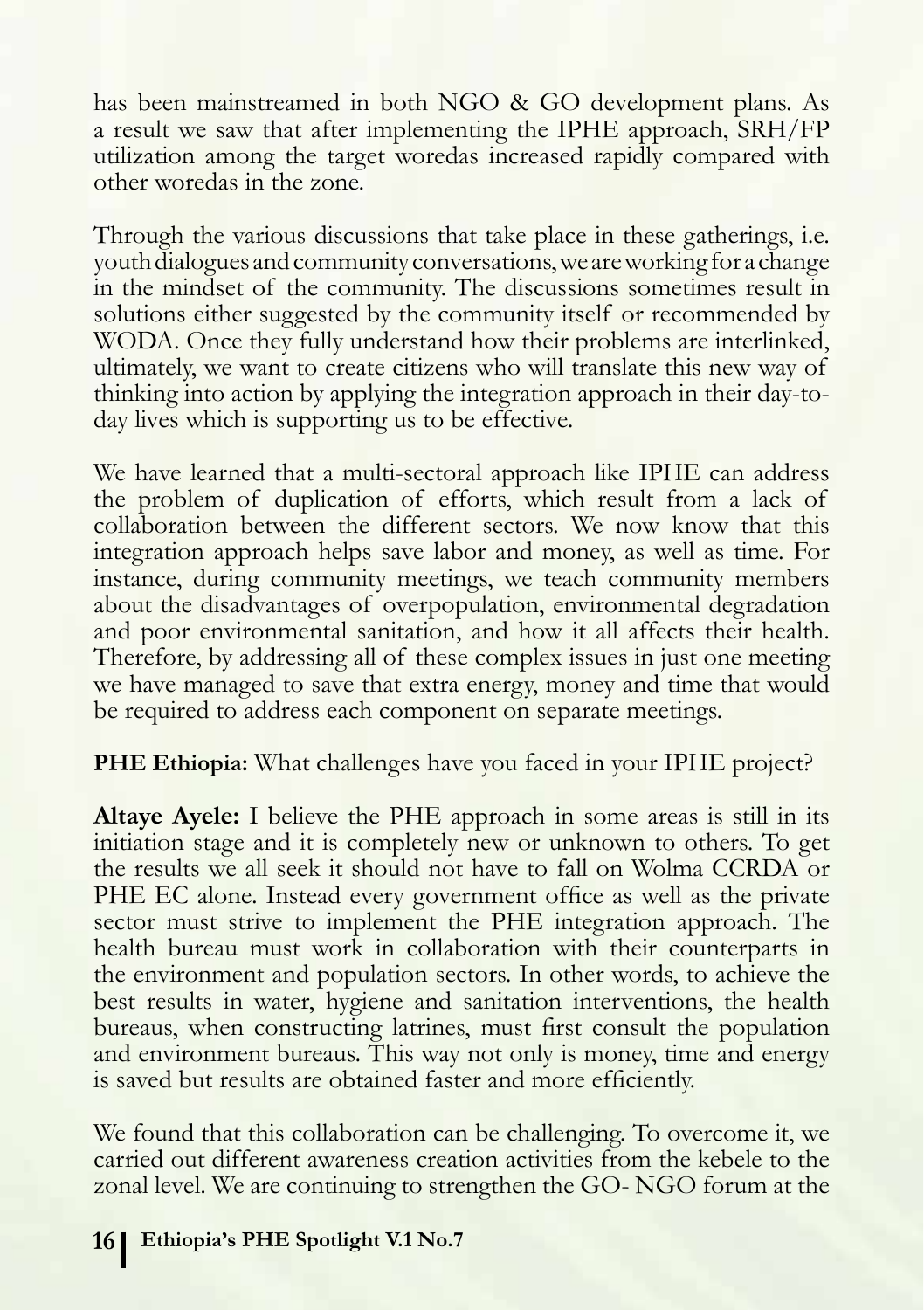zonal level and to establish meaningfull multi-sectoral forums at woreda levels to educate decision makers so they are aware of the benefits of integrated approaches.

PHE Ethiopia: Thank you very much!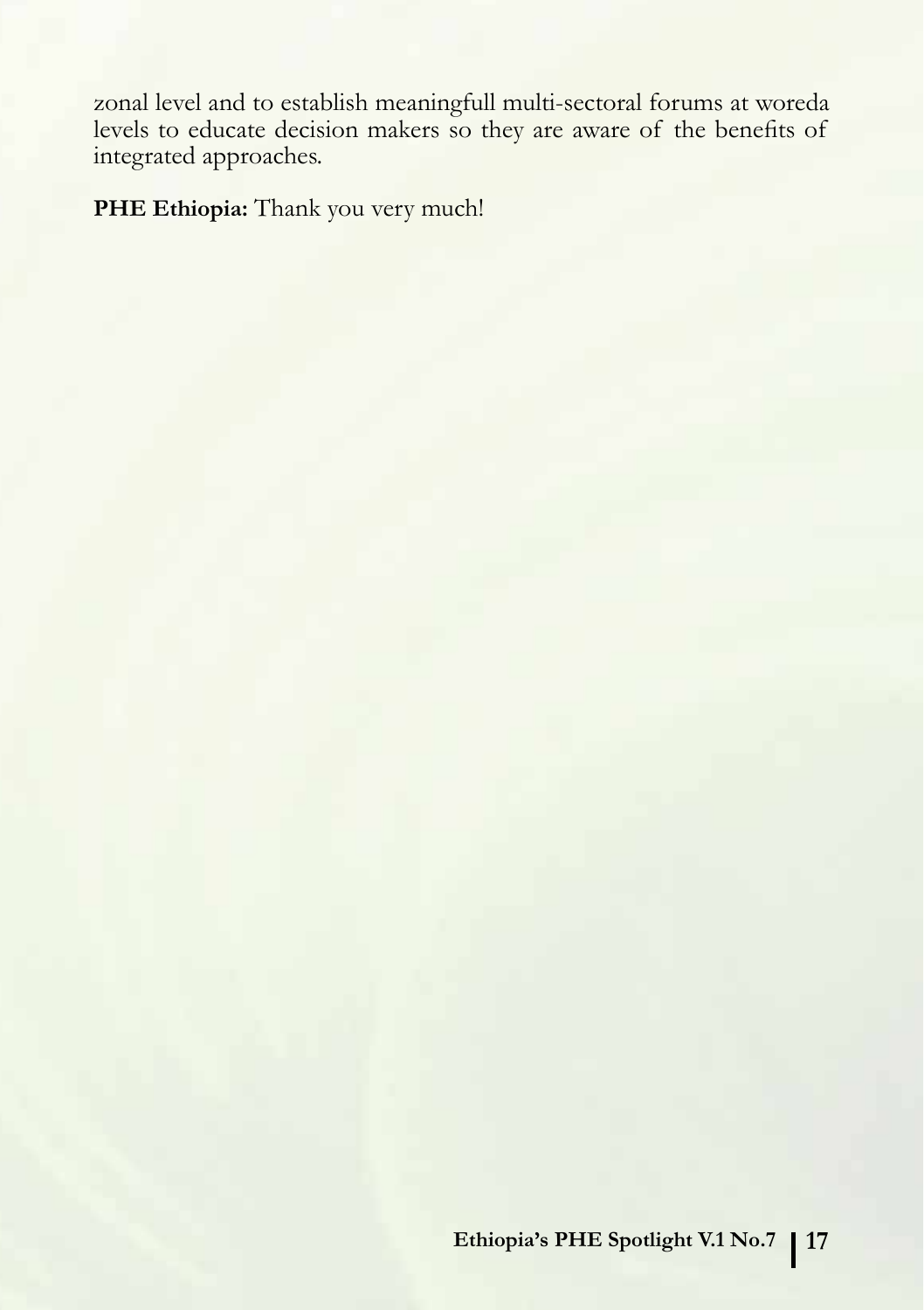# **Previous publications of PHE Ethiopia Consortium**

#### **Ethiopia's PHE Spotlights**

**Integrated practical success stories and challenge from the field**

**Vol. 1 No.1** Bale Mountains National Park, Dinsho Woreda By Melka Mahber

**Vol.1 No.2** LEM: the Environment & development Society of Ethiopia (Lem Ethiopia) PHE sites

**Vol.1 No.3** Relief Society of Tigray (REST) PHE Site in Raya, Southern Tigray

**Vol.1 No.4** Ethio Wetlands and Natural Resource Association

**Vol.1 No.5** Guraghe peoples self- help development organization (GPSDO)

**Vol.1 No.6** Bio-Economy Africa

**PHE Ethiopia Consortium general assembly meeting proceedings (2nd-6th General assembly meeting)**

**Policy brief** 

Improving access to family planning can promote food security in the face of Ethiopia's changing climate

 Climate change impacts on pastoral women in Ethiopia: some evidences from the southern lowland

 Effectiveness of the PHE Approach for achieving family planning and fertility outcomes in Ethiopia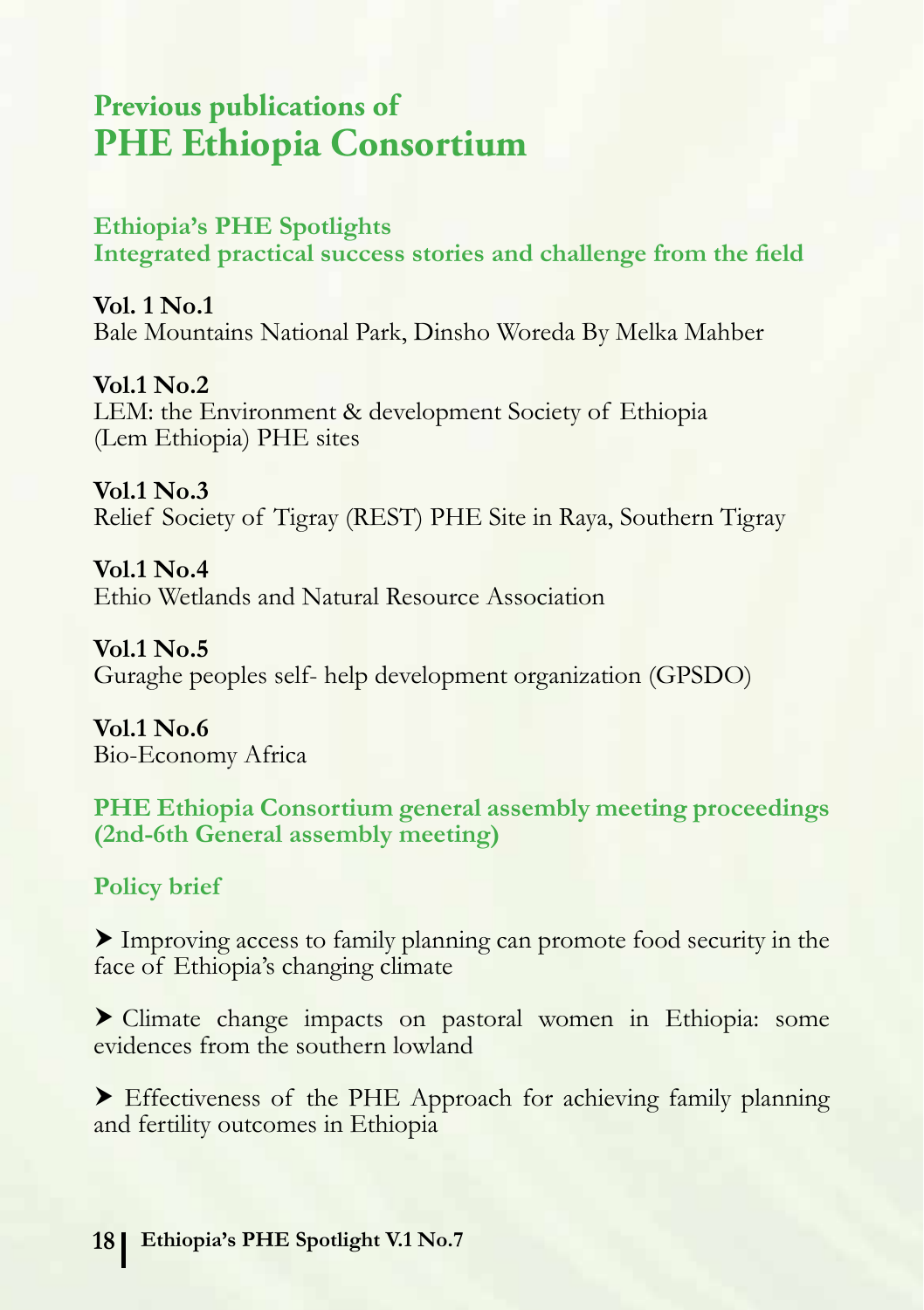#### **Our voice – PHE Ethiopia Newsletter**

- First issue, April- July, 2010
- Second issue, August –September, 2010
- Third issue, September- December, 2010
- Fourth issue, January –June ,2011
- Fifth issue, September- December, 2011
- Sixth issue, January- June, 2012
- Seventh issue July- December, 2012

**PHE Ethiopia Consortium brochure 1&2**

**Research report on effectiveness of the approach for achieving family planning and fertility outcomes in Ethiopia.** 

**Three years strategic plan of PHE Ethiopia consortium(2011-2013)**